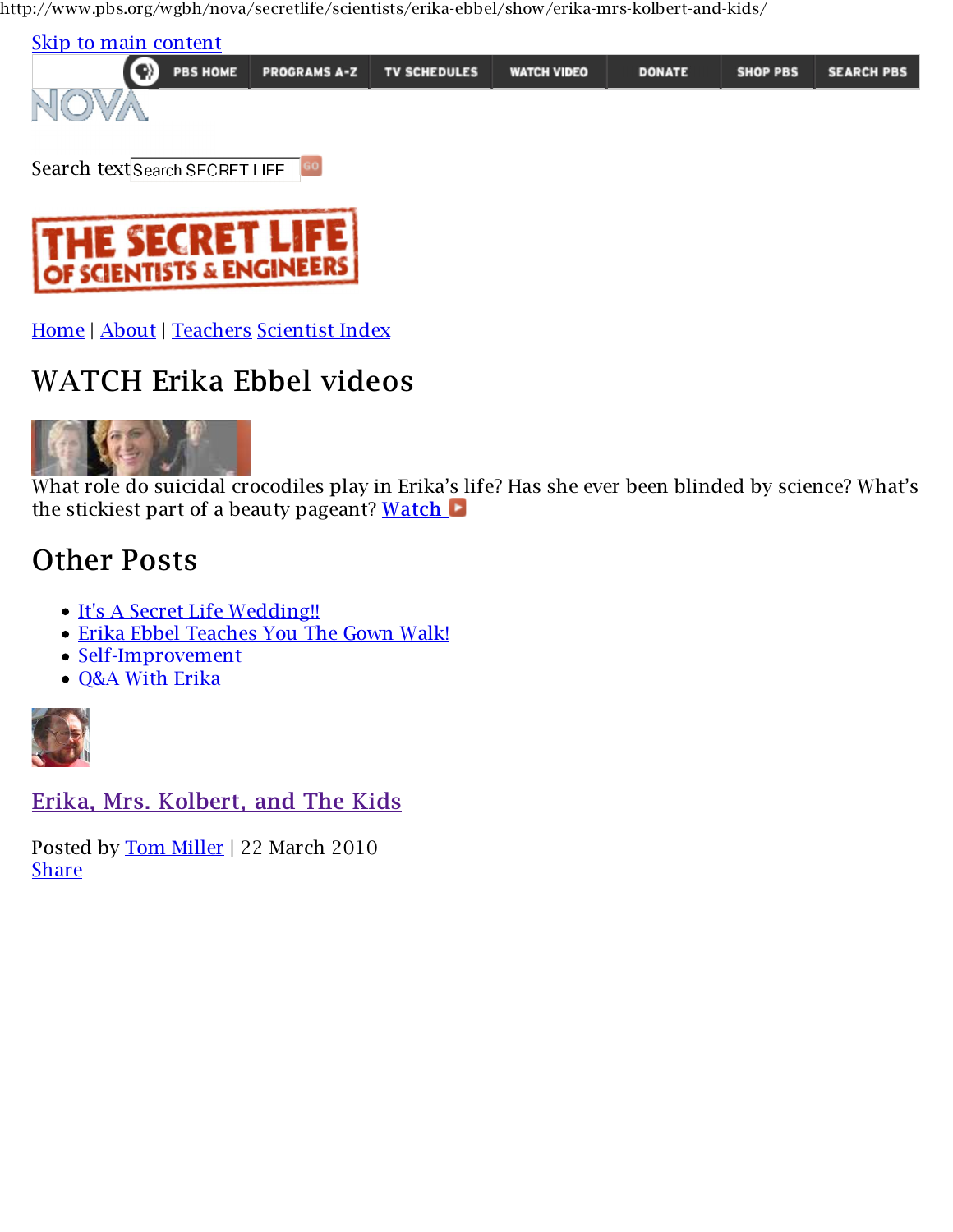http://www.pbs.org/wgbh/nova/secretlife/scientists/erika-ebbel/show/erika-mrs-kolbert-and-kids/



Fourth graders have secret

lives too: animators, chefs, artists, herpetologists, tennis players, etc. *Today's post is from Florida teacher, Lee Kolbert, who recently used video conferencing to arrange a meeting between her fourth graders and our beloved Secret Lifer, Erika Ebbel. (And see our update below with Lee on TV!)*

What do growing crystals, measuring centipedes, and Butt Glue have in common? They are among the many things my students learned about last week while videoconferencing with "Secret Life of Scientists" celeb, Erika Ebbel. Most kids imagine scientists to be rather geeky, with their entire day's schedule filled with test tubes and data charts but the "Secret Life" series does a great job of breaking that stereotype by profiling successful scientists who are also jugglers, extreme athletes, rock stars, foot photographers, and beauty queens! Yes, beauty queens! And so, Erika is an MIT graduate, current biochemist, and a beauty queen who won Miss Massachusetts in 2004. So, when I was approached to blog about Erika, my response was, "How about a videoconference instead?" What a great opportunity for my 4th graders to learn something about stereotypes and science at the same time.

The timing was actually perfect because we were in the midst of our Science Fair projects. So, I figured, why not encourage the students to ask Erika questions pertaining to their projects (in addition to any other questions they may have). The students and I prepared by watching Erika's videos from the site and having some brief discussions in class.



Erika visits Lee's classroom Friday arrived and my

students had never been so quiet and well behaved! They sat excitedly as I launched my web browser and then we saw Erika pop in! They were so excited! They loved seeing her "in-person" and they loved the fact that she could also see them.